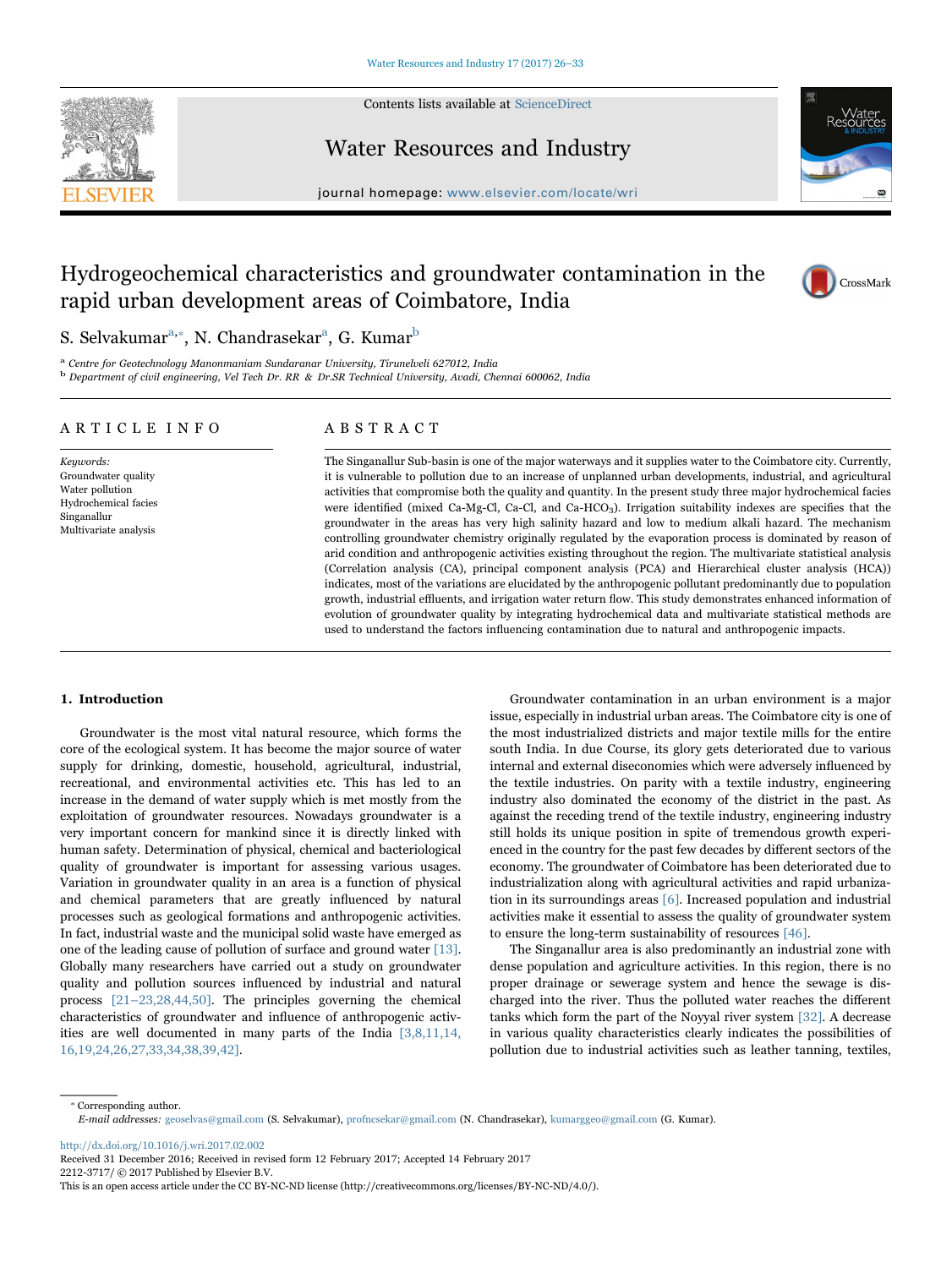and foundries in and around Coimbatore city [\[20\]](#page-6-4), with population density, has also a strong impact of surface water pollution as well as groundwater. The evolution hydrochemistry of groundwater in Singanallur region is inadequate because most of the studies focused for drinking and irrigation suitability on a few regions of Coimbatore district [\[17,18,20,32,45\]](#page-6-5). Singanallur stream as it receives waste water discharge from point sources such as spinning mills, four mills, small scale industries, and congested residential areas unrestricted domestic sewage effluents [\[9\]](#page-6-6) and the higher pollution load discharged into stream was carried out to the tank ultimately resulting in deterioration of surface water, as well as groundwater in an aquatic environment. [\[15\],](#page-6-7) accounted that a domestic and untreated industrial discharges into the Singanallur lake is probably responsible for the high concentration values of electrical conductivity, COD, alkalinity, and turbidity. Many of the earlier works in the city provide a preliminary and superficial assessment of groundwater quality without characterizing the exact causative factors controlling the water quality and the samplings are random. But, the present manuscript has taken the large extent of the study region covering urban settlement, industrial zone, irrigational zones etc., for understanding the water quality changes due to anthropogenic influences through graphical representations and multivariate statistical techniques.

### 2. Study area

#### 2.1. Geological and hydrogeological setting

The study area, Singanallur is located within latitudes 10°59ˈ42ˈN to 11°1ˈ30ˈˈN and longitudes 77°0ˈ18ˈˈE to 77° 2ˈ6ˈˈE ([Fig. 1\)](#page-2-0). Singanallur Lake is one of the major parts of Coimbatore district. The lake is fed by canals derived from Noyyal River. The length of the lake extends to 3102 m and water spread area of  $1.153 \text{ km}^2$  and has an average depth of 4.25 m. The altitude is 362 m. The mean annual precipitation is estimated of 614–647 mm with the Northeast and the Southwest monsoons contributing to 47% and 28% respectively to the total rainfall. The average maximum and minimum temperature is 39.4 °C and 20.7 °C respectively. There are four major types of soil can be identified mainly for black cotton soil, reddish brown/brown loamy soil, alluvium and colluvium. Lithological of Coimbatore is wide range of high grade metamorphic rocks of the peninsular gneissic complex which are extensively weathered and overlain by recent valley fills and alluvium at various places. The major rock types are charnockites, granites, complex gneisses mainly hornblende biotite, gneiss and silimanite gneiss with basic and ultra basic intrusive, crystalline lime stones, syenite, pegmatite and quartz veins. Kankar is followed by top soils in many places. The important aquifer systems in the regions are mainly constituted by unconsolidated formations and weathered with fractured crystalline rocks. Groundwater occurs at shallow levels under semi-confined and unconfined formation.

#### 3. Climate and environmental issues

Singanallur has the highest population density in the region while other parts of Coimbatore have a low population density. 1012 families are residing in the area and the total populations of 3550 of which 1782 are males while 1768 are females and the total number of rural habitations is 2238 (Census, 2011). The major occupation of the people is agriculture and industries, mainly textile and engineering industries. Singanallur is one of the major tanks and wetland areas of Coimbatore. It receives more amount of water from river Noyyal and Sanganur drain and sewage. The registered irrigated areas is 337.1 (ha) and 15,974 acres of agricultural lands, in and around the city, are irrigated by the Noyyal river system. The river and the river-fed wetlands support a large number of plants. The wetlands are main sources of freshwater for drinking, domestic and agricultural uses. In the recent years it cannot be considered for drinking and domestic purposes due

to variety of pollutants and contaminants from multiple sources such as industrial outflows, irrigation return flow, domestic discharges and hospital disposals, aggregating the situation water pollution and contamination. Most of these wetlands get dried in summer and serves as a dumping yard for garbage and industrial wastes. According to 2006 report, the lake was encroached by water hyacinth and polluted due to effluents released into the lake. Water-borne diseases have reported in many places of the area where proper sanitation facilities are lacking. This along with garbage dumping and encroachments has led to degradation of water bodies and depletion in the groundwater table. Lack of proper waste management infrastructure and deterioration of water bodies are the main environmental problem in the Singanallur areas. Groundwater level has gone down significantly in a few places. Recent reports with the Tamil Nadu Water Supply and Drainage Board suggests that the average drop in water level is five meters. Categorization based on groundwater extraction the Singanallur region has over exploited as per Central Ground Water Board [\[7\]](#page-6-8) report. Coimbatore corporation plans to improve water supply to Singanallur region in July 2014.

#### 4. Methodology

The sampling plan for this study was planned to collect site-specific information related to the influence of industrial and agricultural activities near the sampling sites. The samples have been collected in a monthly interval for a period of 12 months (April 2015 to March 2016) since, the whole 12 months period has no rainfall and the hottest climate prevailed, the variation in the monthly interval could not be differentiated. Therefore the values are shown an average of 12 months. Depth to water level is shallow between 15.4 and 18.6 m below ground level (mbgl). pH, Electrical Conductivity (EC), Total Dissolved Solids (TDS) are taken in the field immediately after tapping water samples by using Hanna water quality meter (HI-9828, USA) and then kept in 500 mL polyethylene bottles. The groundwater samples collection and analysis were followed by standard methods [\[1\]](#page-6-9). Calcium  $(Ca^{2+})$  and magnesium  $(Mg^{2+})$  concentrations were determined by complex-cation using EDTA (Ethylenediamineteracetate) with the ammonium purpurate as an indicator for the determination of Ca2+ content alone, and "Eriochrome Black T" for both Ca<sup>2+</sup> and  $Mg^{2+}$ content. Digital flame photometer was used to identify the sodium (Na<sup>+</sup>) and potassium (K<sup>+</sup>) contents. Chloride (Cl<sup>-</sup>) ion was determined with the standard silver nitrate (.01N) titration method and in the presence of 1 mL of potassium chromate (5%) as an indicator. The determinations of carbonate and bicarbonate concentrations were estimated by volumetric methods using .01N H<sub>2</sub>SO<sub>4</sub>. Sulfate  $(SO<sub>4</sub><sup>2</sup>)$ and NO<sub>3</sub><sup>-</sup> was estimated by using the UV-Visible spectrophotometer. The analytical results checked using charge-balance error for major ionic contents, calculated using Microsoft Excel and the software package AQUACHEM, did not exceed 8%.

The irrigation suitability of groundwater was examined based on Total Hardness (TH), Sodium Adsorption Ratio (SAR) in associated with electrical conductivity values, Sodium Percentage (Na%), Permeability Index (PI) and Magnesium Ratio (MR) as calculated by the following formulas,

$$
TH (asCaCO3) = (Ca2+ + Mg2+)meq/l \times 50
$$

$$
SAR = Na/\sqrt{\frac{(Ca + Mg)}{2}}
$$

$$
Na\% = \frac{(Na + K)}{Ca + Mg + Na + K} \times 100
$$

$$
PI = \frac{(Na + \sqrt{HCO3})}{(Ca + Mg + Na)} \times 100
$$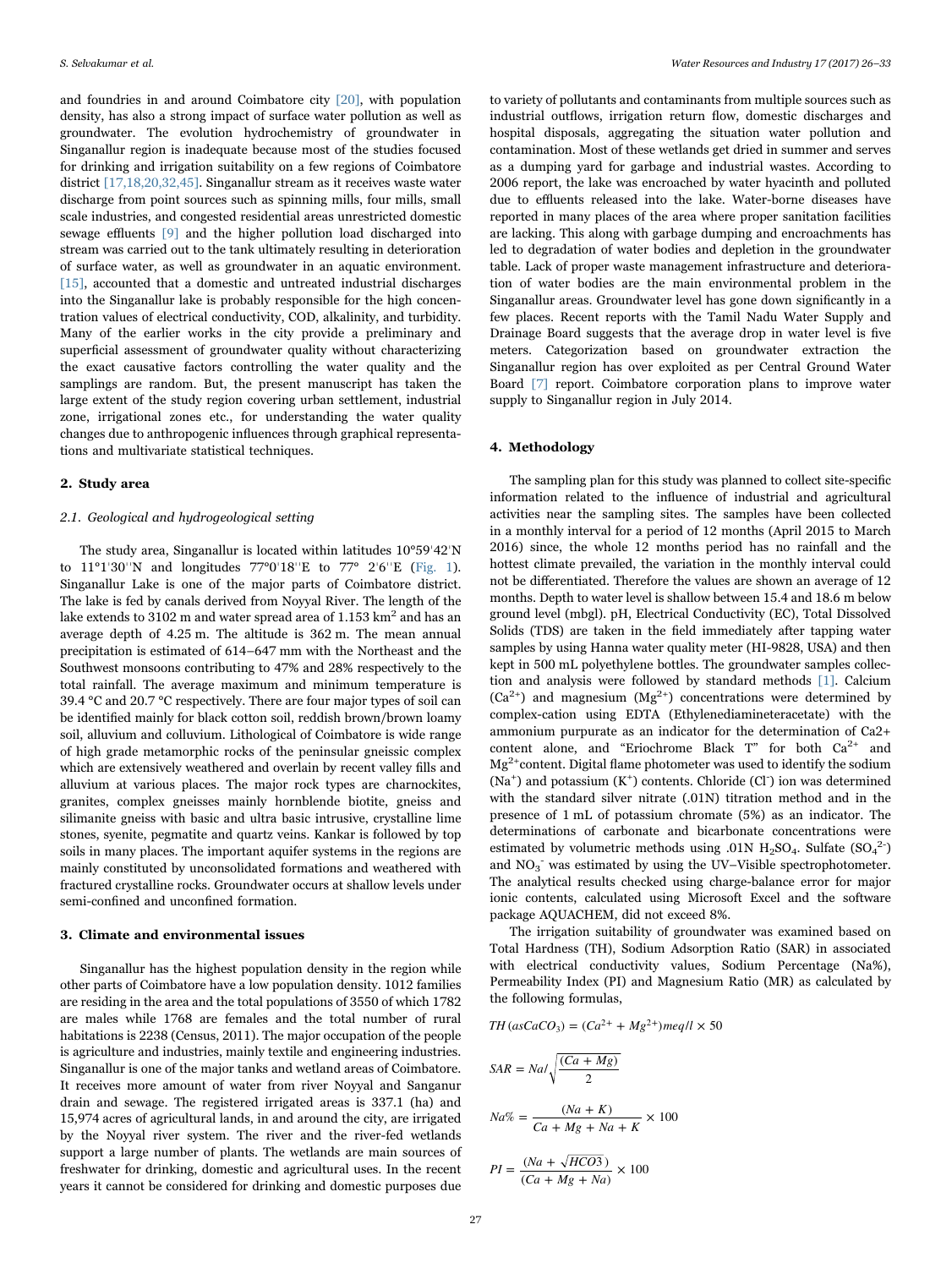<span id="page-2-0"></span>

Fig. 1. Location map of the study area.

$$
Magnesium ratio = \frac{(Mg)}{(Ca + Mg)} \times 100
$$

Piper trilinear diagram, USSL (United state Salinity Laboratory) diagram and Wilcox plot (1955) were performed to recognize the various hydrogeochemical characters in the groundwater for drinking and irrigation suitability, they are made using Aqua-Chem software. Multivariate statistical methods such as correlation matrix, principle component analysis, and hierarchical cluster analysis were performed using IBM SPSS 20 software.

### 5. Results and discussion

## 5.1. Groundwater chemistry and drinking quality

The chemical characteristics of the groundwater in addition to the pH, electrical conductivity, and TDS were statistically analyzed and the result is compared to drinking water suitability standards are given in [Table 1](#page-2-1). The pH of the groundwater in the study area varies from 7.20 to 8.36 with an average value of 7.84, indicating alkaline nature of the samples. The EC values varied from 1258  $\mu$ S/cm to 10008  $\mu$ S/cm with an average value of 4953  $\mu$ S/cm, which is directly related to the ionic concentrations present in the groundwater and its higher values contribute to higher salinity and total dissolved concentration. According to CGWB report [\[5\]](#page-6-10) in the Singanallur parts, EC values has been measured exceeding 2250 µS/cm.

The TDS values vary between 805 to 6405 mg/l with a mean value

#### <span id="page-2-1"></span>Table 1

Drinking water standard specifications given by WHO (2004), ISI (1983) and BIS (1991) and statistical information of ion concentrations.

| Parameter                       | Min      | Max      | Average  | WHO<br>2012 | <b>ISI 1983</b>    | BIS<br>1991   |
|---------------------------------|----------|----------|----------|-------------|--------------------|---------------|
| pН                              | 7.2      | 8.36     | 7.843    | $6.5 - 8.5$ | $6.5 - 9.2$        | $6.5-$<br>8.5 |
| $EC$ ( $\mu$ S/cm)              | 1257.813 | 10008.63 | 4953.321 | 1500        |                    |               |
| TDS(mg/l)                       | 805      | 6405     | 3170.125 | 1500        | 1500<br>200<br>100 | 1500          |
| Ca (mg/l)                       | 118      | 1250     | 537.063  | 200<br>150  |                    | 200           |
| $Mg$ (mg/l)                     | 140      | 1106     | 450      |             |                    | 100           |
| $\mathrm{Na}$ (mg/l)            | 170      | 837      | 449.938  | 200         | 150                | 150           |
| $K \left( \frac{mg}{l} \right)$ | 6        | 23       | 14.125   | 12          |                    |               |
| $CO3$ (mg/l)                    | $\theta$ | 43       | 18.188   | 200         |                    |               |
| $HCO3$ (mg/l)                   | 289      | 954      | 529.688  | 500         | 400                | 400           |
| Cl (mg/l)                       | 116      | 1753     | 791.313  | 600         | 1000               | 1000          |
| $SO4 \ (mg/l)$                  | 46       | 452      | 247.625  | 250         | 400                | 400           |
| $NO3$ (mg/l)                    | 1        | 34       | 11.813   | 45          | 45                 | 45            |

of 3170 mg/l, for drinking purpose the maximum allowable TDS guideline value prescribed by the WHO  $[49]$  is 1000 mg/l. The majority of groundwater samples come under slightly saline to moderately saline water type [\(Table 2](#page-3-0)) and not suitable for drinking purpose; as the value of TDS in them is greater than 1000 mg/l. The high TDS may be due to the percolation of channel water containing solids, agricultural wastes, and industrial seepages. Though the country rocks are also the most important sources of increasing dissolved solids in the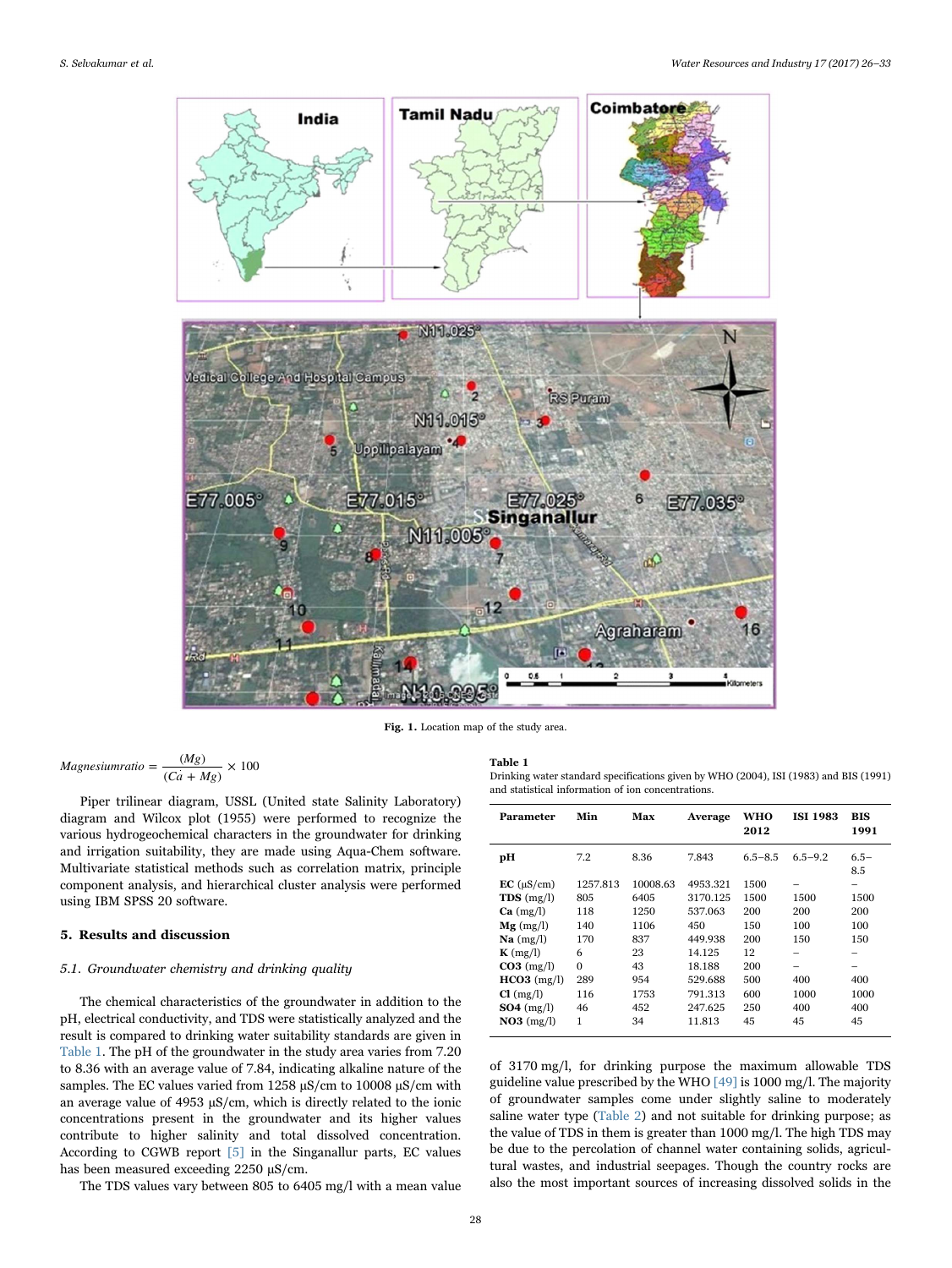#### <span id="page-3-0"></span>Table 2

Groundwater classification according to total dissolved solids (TDS).

| S.No                | Ground water<br>Class          | TDS Range                 |         | Number of samples | Sample Number                       |
|---------------------|--------------------------------|---------------------------|---------|-------------------|-------------------------------------|
|                     |                                | (mg/l)                    | In. No. | In $%$            |                                     |
| 1<br>$\overline{2}$ | Fresh water<br>Slightly saline | ${}_{<}1000$<br>1000-3000 | 1<br>8  | 6.75<br>50        | 15<br>3, 6, 7, 8, 10, 11,<br>14, 16 |
| 3                   | Moderately saline              | 3000-10000                | 7       | 43.25             | 1, 2, 4, 5, 9, 12,<br>13, 16        |
| 4                   | Very saline                    | $10000 -$<br>30000        |         |                   |                                     |
| 5                   | <b>Brine</b>                   | >30000                    |         |                   |                                     |

groundwater. The concentrations of Ca $^{2+}$ , Mg $^{2+}$ , Na $^+$ , and K $^+$  ions vary from 118 to1250 (mean value of 537 mg/l), 140–1106 (mean value of 450 mg/l), 170–837 ( mean value of 449 mg/l) and 6–23 (mean value of 14 mg/l) respectively. Thus the order of cation abundance is  $Ca^{2+}$  >  $Mg^{2+} > Na^+ > K^+$ . Cationic concentrations indicate, about 70% of the groundwater samples are beyond the permissible limit of 200, 150, 200 and 12 mg/L respectively.

Among the anions, the chloride is the most dominant ion in the groundwater. The chloride concentration in the study area ranges from 116 to 1753 mg/l and with an average value of 791.3 mg/l. Chlorides are one of the most important inorganic anions present in ground water. Relatively the higher concentration of chloride (1646–1753 mg/ L) is observed from the groundwater samples 1, 2, 4 and 9 which contributes approximately 75 to 80% to the total anionic concentration due to an influence of poor sanitary conditions, chemical fertilizers, irrigation return flow and industrial effluents. According to WHO [\[49\],](#page-7-6) the maximum permissible limit of chloride value is 250 mg/l, from the study area seven samples exceed the permissible limit and unsuitable for drinking purpose and all other samples are well within the allowable limits for drinking. The concentration of bicarbonate is observed from 289 to 954 mg/L. the higher concentration of  $HCO<sub>3</sub>$ <sup>-</sup> compared to chloride concentration in the groundwater infers that mineral dissolution also occurs.

The  $SO_4^2$  ranges were noted between 46 to 452 mg/l and with an average value of 247.6 mg/l, which is very important and widespread environmental problem in many irrigated agricultural regions. The highest sulfate concentration of more than 400 mg/l in the groundwater samples 1, 2 and 9 indicates the influence of accumulation of soluble salts in the soil, anthropogenic activity and the addition of excessive sulfate fertilizer. The range of  $NO<sub>3</sub>$  is 1.05–34.6 mg/L with an average of 12 mg/L falling below the WHO recommended a value of 45 mg/L. In natural conditions, the concentration of  $NO<sub>3</sub>^-$  does not exceed  $10 \text{ mg/L}$  in the groundwater, so beyond the  $10 \text{ mg/L}$ , is an indication of anthropogenic pollution, it mainly due to poor sanitary conditions, indiscriminate use of higher fertilizers for higher crop yields [\[43\].](#page-7-7) To understand the hydrochemical evolution of groundwater in the study area is determined by plotting of major ions in the Piper trilinear diagram [\[31\]](#page-7-8) [\(Fig. 2](#page-3-1)). In the lower right triangle, all but 3 samples show Cl<sup>-</sup> contents making up at least 80% of the total anion load and only two samples have  $Mg^{2+}$  contributions and rest of the samples have no dominant type, indicating mixed water without any cation exceeding 50%. The dominant water types are in the order of mixed Ca-Mg-Cl > Ca-Cl > Ca-HCO<sub>3</sub>. The vast majority of samples are mixed Ca-Mg-Cl dominant fluids. It indicates, mixing of high salinity water caused from surface contamination sources, such as the liquid and solid waste discharged into the nearby land and channel [\[15\],](#page-6-7) domestic wastewater, septic tank effluents, and irrigation return flow with existing water followed by ion exchange process. However, Ca-Cl and Ca-  $HCO<sub>3</sub>$  water types suggest mineral dissolution, an interaction between rock and water and recharge of freshwater [\[26\].](#page-7-9)

Gibb's plot [\[12\]](#page-6-11) is mainly used to understand the relationship

<span id="page-3-1"></span>

Fig. 2. Hydrochemical facies of the study area.

between water composition with their respective aquifer characteristics such as rock-water interaction, rainfall dominance (chemistry of precipitated water) and evaporation dominance (rate of evaporation) for groundwater chemistry. [Fig. 3](#page-4-0) shows a majority of the samples irrespective of the formation falls in the evaporation dominance by causes of semi- arid environmental climate conditions and surface contamination sources, primarily an excessive use of fertilizers, irrigation return flow, industrial outflows and domestic discharges may also be the associated factors which ultimately lead to the increase of salinity with  $Na^+$  and  $Cl^-$  in due to evaporation. Some of the samples falling in the rock-water interaction zone, it gave an indication of chemical weathering of rock-forming minerals are influencing the groundwater quality by dissolution of rock through which water is circulating under the subsurface [\[37\]](#page-7-10) and the chemistry of the groundwater in the Coimbatore district is mainly controlled by complex geochemical mechanisms [\[35\].](#page-7-11) The samples falling outside the plot indicate may be due to the other process of anthropogenic activities, which addressed the similar observation of [\[41\]](#page-7-12).

#### 6. Irrigation suitability

The excessive amount of dissolved salts such as sodium, magnesium, chloride and bicarbonate in irrigation in water can change the osmotic pressure in the root zone which affects the agricultural soil and hence plants physically and chemically leading to reduced yield and consequently hindering the plant growth [\[4\]](#page-6-12). The growth and continuation of successful irrigation projects not only depend on the supply of irrigation water to the land but also aim in controlling the solutes and alkali of the soil [\[29\].](#page-7-13) Hence, methods of Wilcox [\[48\]](#page-7-14), United States Salinity Laboratory [\[10,47\]](#page-6-13) and Paliwal [\[30\]](#page-7-15) have been used to classify and understand the groundwater characters, as the suitability of irrigation depends on the mineralization water and its effect on soil and plants.

Hardness is an important factor in determining the suitability of water samples for domestic, and irrigation purposes as it is involved in making the water. Based on the Sawyer et al. (2003) water is classified as, soft, hard, moderately hard and very hard. The classification of groundwater based on total hardness indicates all samples are very hard in nature. For the maximum permitted limit of total hardness for drinking is specifies as 500 mg/l. However, for irrigational purposes, more than 1000 mg/l of hardness is also accepted. The correlation between SAR and EC were plotted on the USSL diagram [\(Fig. 4](#page-4-1)). It indicates that most of the groundwater samples are plotted in C4S2 type, indicating the high salinity and medium sodium hazard. The EC values of the groundwater in these areas measures up to  $3000 \mu S/cm$ .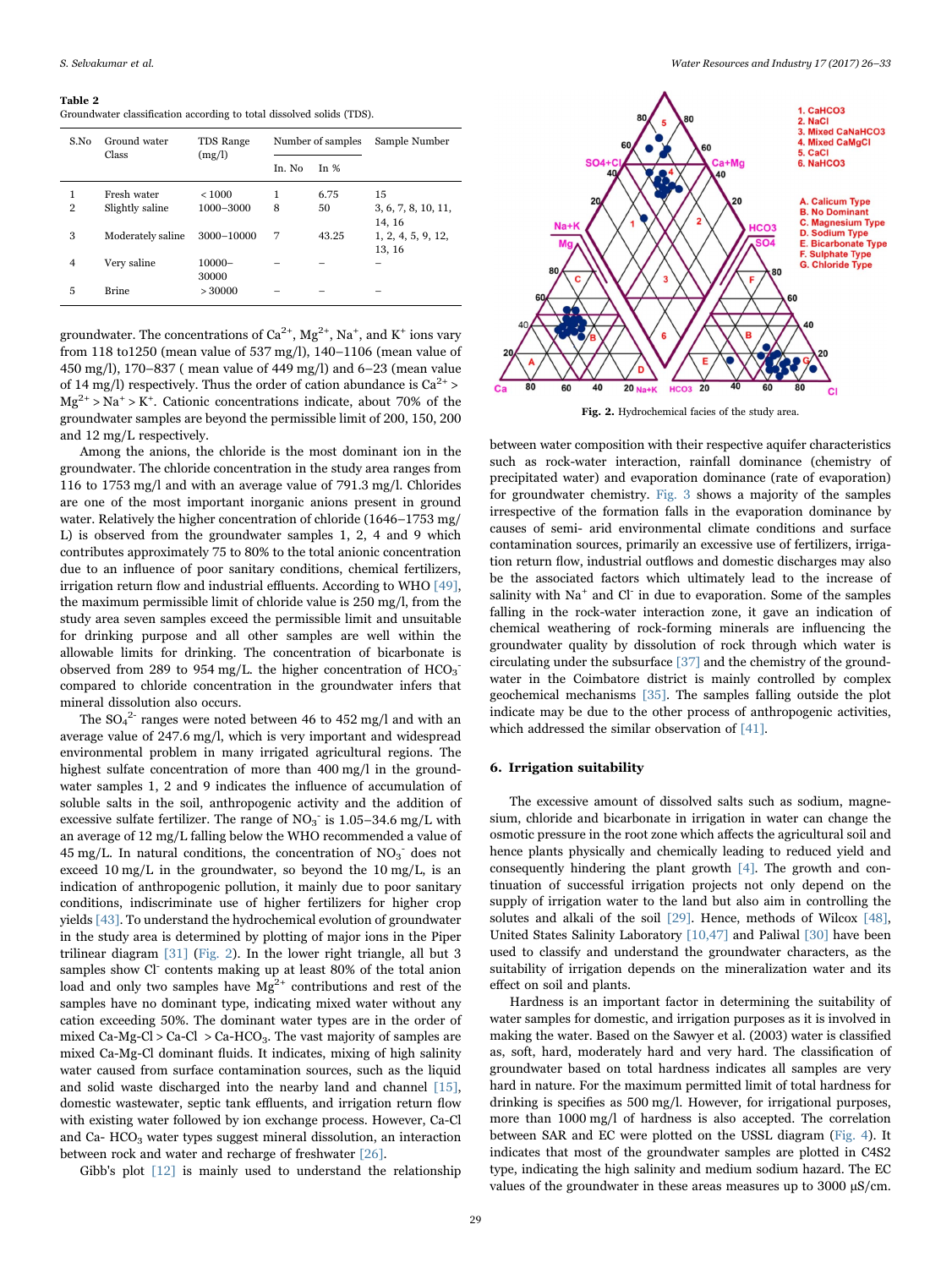<span id="page-4-0"></span>

Fig. 3. Mechanism controlling groundwater chemistry.

The water is moderate alkaline with very high salinity. High sodium and salinity levels are bad for irrigation because sodium is the component of a harmful salt and also causes poor physical conditions of the soil. A high amount of salts in irrigation water can modify the osmotic pressure in the root zone, which will result in limiting the amount of water taken by the plant and consequently hindering the plant growth [\[50\].](#page-7-1) In addition, the presence of black cotton soil coupled with kankar in the rocky areas, the quality of water is poor. The poor quality persists till the bottom of the highly weathered zone, which is noted up to 12 m below ground level. C4S1 and C3S1groups, representing the high salinity and low sodium hazard, indicates acceptable quality for irrigation. Groundwater belonging to these groups can be used for irrigation activities with salinity control. The same results observed that the computed Na% versus EC values. Wilcox diagram ([Fig. 5](#page-5-0)) shows, 69% of the groundwater samples are fall into unsuitable condition, 25% of the samples fall in the doubtful to unsuitable condition and one sample belongs to the good to a permissible field.

Permeability index (PI) is a significant parameter for groundwater with relation to the soil for improvement of agriculture. Sodium, bicarbonate, calcium, and magnesium concentration in the soil are more responsible for influencing the soil permeability. Magnesium ratio is also important to assess the suitability of water quality for irrigation. Magnesium damages soil structure when water contains more sodium and high salinity [\[8\]](#page-6-14). If magnesium ratio exceeds the

<span id="page-4-1"></span>

Fig. 4. US Salinity classification for irrigation.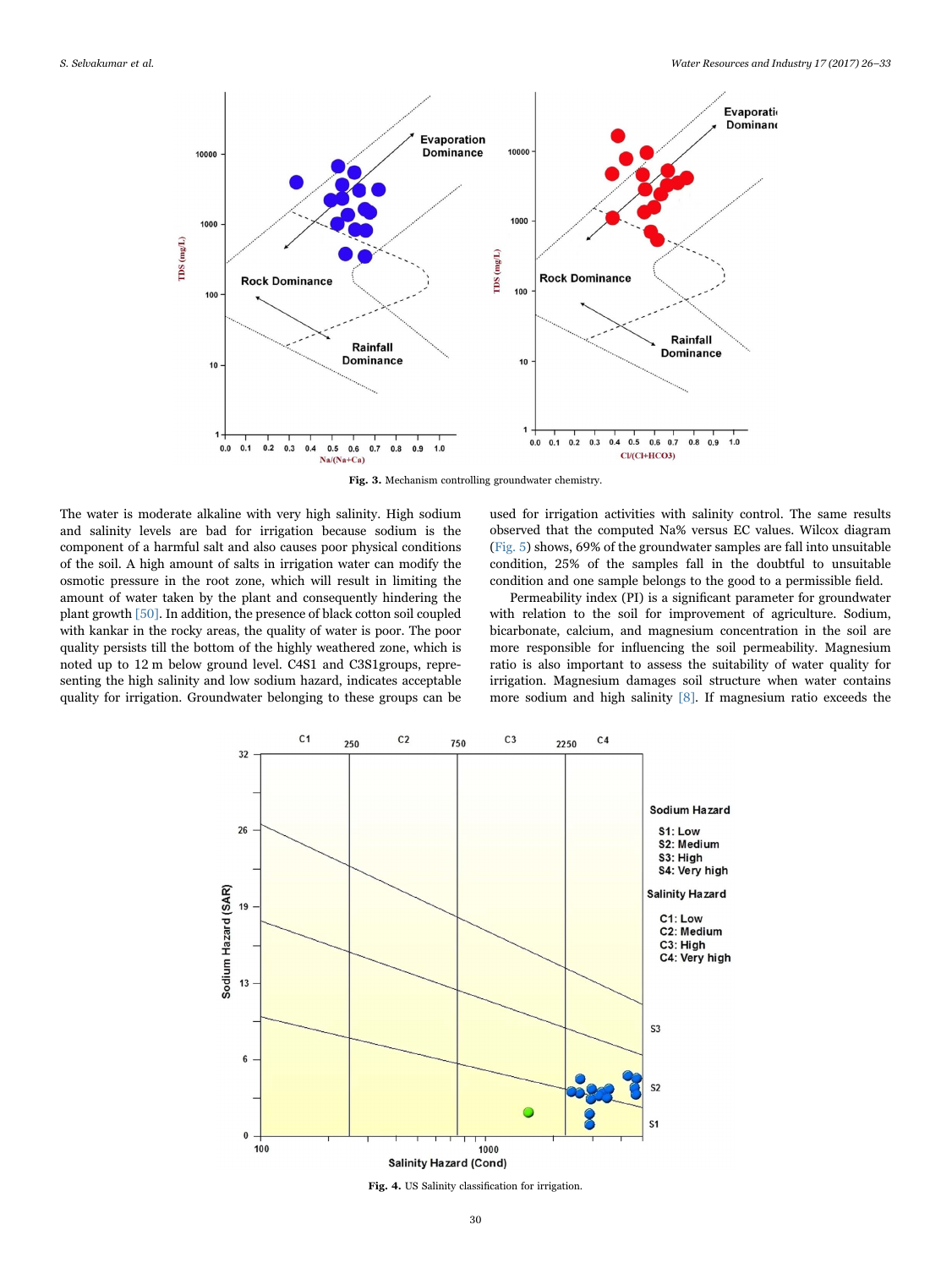<span id="page-5-0"></span>

value of 50, the water associated with such a value is considered to be harmful and hence it is unsuitable for irrigation, because it harmfully affects the crop yield as the soils become more alkaline [\[11\].](#page-6-15) In the study area, the magnesium hazard values ranged from 40.6 to 61.42 and it exceeds the value of 50 in 13 groundwater samples, which are not suitable for irrigation.

#### 7. Multivariate statistical analysis

Multivariate statistical techniques have been extensively used to facilitate the solution of environmental problems and suggest evidence for the understanding of some natural and anthropogenic processes. Correlation analysis (CA), principal component analysis (PCA) and Hierarchical cluster analysis (HCA) have been broadly used as unbiased methods in the analysis of water-quality data for drawing meaningful information [\[40\]](#page-7-16).

Pearson correlation analysis is commonly used to evaluate and establish the strength of a linear relationship between two variables. The correlation coefficients among various water quality parameters were calculated and the values of the correlation coefficient are given in [Table 3.](#page-5-1) The resultant matrix illustrates that EC and TDS shows a good

<span id="page-5-2"></span>Table 4 Rotated factor loadings for groundwater samples in the study area.

| <b>Parameters</b>     | PCA <sub>1</sub> | PCA <sub>2</sub> | PCA <sub>3</sub> | PCA <sub>4</sub> |
|-----------------------|------------------|------------------|------------------|------------------|
| pН                    | $-.682$          | .377             | .449             | .431             |
| EС                    | .995             | .004             | .017             | .082             |
| <b>TDS</b>            | .995             | .004             | .017             | .082             |
| Ca                    | .993             | $-.025$          | $-.035$          | .078             |
| Mg                    | .984             | $-.055$          | $-.045$          | .016             |
| Nа                    | .969             | $-.063$          | .070             | .148             |
| К                     | .243             | .917             | $-.307$          | $-.071$          |
| CO <sub>3</sub>       | .726             | .191             | .456             | $-.450$          |
| HCO <sub>3</sub>      | .904             | $-.033$          | $-.147$          | .178             |
| Cl                    | .973             | .043             | $-.048$          | .037             |
| $SO_4$                | .919             | .129             | .200             | .041             |
| NO <sub>3</sub>       | .899             | $-.114$          | .025             | .003             |
| <b>Eigen Value</b>    | 9.340            | 1.059            | .576             | .469             |
| % total variance      | 77.831           | 8.829            | 4.803            | 3.912            |
| % cumulative variance | 77.831           | 86.660           | 91.464           | 95.375           |

positive correlation with Ca, Mg, Na, Cl,  $SO_4$  and  $NO_3$ , which indicates that these ions are mainly derived from the source of large amount of chemical fertilizers used in agriculture, domestic discharges, and industrial effluent.

The PCA results comprising the loadings, Eigenvalues, percentage of total variance are summarized in [Table 4.](#page-5-2) PCA extracts correlations and reduces the number of data into components that explain a portion of the total variance between chemical parameter. The four factors explain 95.4% of the total variance for the log-transformed data. the explained vaince is mainly related to the chemical parameters loadings are classified as 'strong' ( $> .75$ ), 'moderate' (.75 to .50) and 'weak' (.50) to .30). PCA 1, which explained 77.8 of the total variance, had strong positive loadings particularly Ca, Mg, Na, Cl,  $SO_4$  and  $NO_3$ . That are inferred to be related to evaporation and anthropogenic pollution sources from industrial effluents (salinity, Cl-,Na<sup>+</sup>). The other contributing process is suggested as agricultural activities due to presence of NO<sub>3</sub><sup>-</sup>, Mg<sup>2+</sup> and SO<sub>4</sub><sup>2-</sup> in this factor. The other sources of NO<sub>3</sub><sup>-</sup> may be derived from onsite sanitation, municipal wastes [\[25\]](#page-7-17) and related to related to nutrient contamination owing to the unsewered urban environment and nearby agriculture practices over a period of decades [\[36\].](#page-7-18) The sources of  $Ca^{2+}$ ,  $SO_4^2$  and  $HCO_3$  may be due to dissolution of gypsum and calcium bearing minerals. The PCA 2 explains for 8.8% of the variability and is highly correlated with  $K^+$  and other variables have been low positive and negative loadings. It can be attributed by chemical weathering, leaching and dissolution of secondary salts in the pore spaces, agriculture effluents, and the usual sinks are plants and clays. Factor 3 accounting for 4.8 of the total variance and shows extreme negative scores reflect areas essentially unaffected by the process. Factor 4 contributes 3.9% of the total data variability.

HCA analysis is used for grouping water samples by similar monitoring sites in their chemical composition. In this study, produced a dendrogram chart obtained from Ward's method for grouping the 16

<span id="page-5-1"></span>

| Table 3                                                           |  |  |
|-------------------------------------------------------------------|--|--|
| Pearson Correlation coefficient of groundwater in the study area. |  |  |

| <b>Parameters</b> | pН   | EC   | <b>TDS</b> | Ca   | Mg   | Na   | K    | CO <sub>3</sub> | HCO <sub>3</sub> | Cl   | $SO_4$ | NO <sub>3</sub> |
|-------------------|------|------|------------|------|------|------|------|-----------------|------------------|------|--------|-----------------|
| pН                |      |      |            |      |      |      |      |                 |                  |      |        |                 |
| EC                | .634 |      |            |      |      |      |      |                 |                  |      |        |                 |
| TDS               | .634 | .999 |            |      |      |      |      |                 |                  |      |        |                 |
| Ca                | .667 | .993 | .993       |      |      |      |      |                 |                  |      |        |                 |
| Mg                | .696 | .983 | .983       | .987 | 1    |      |      |                 |                  |      |        |                 |
| Na                | .591 | .982 | .982       | .969 | .955 |      |      |                 |                  |      |        |                 |
| K                 | .013 | .232 | .232       | .223 | .201 | .145 |      |                 |                  |      |        |                 |
| CO <sub>3</sub>   | .409 | .697 | .697       | .665 | .683 | .677 | .242 |                 |                  |      |        |                 |
| HCO <sub>3</sub>  | .621 | .914 | .914       | .914 | .897 | .933 | .217 | .555            |                  |      |        |                 |
| Cl                | .650 | .971 | .972       | .970 | .963 | .919 | .288 | .653            | .828             |      |        |                 |
| SO <sub>4</sub>   | .490 | .916 | .916       | .903 | .858 | .875 | .276 | .727            | .760             | .908 |        |                 |
| NO <sub>3</sub>   | .629 | .877 | .877       | .893 | .881 | .833 | .119 | .599            | .721             | .903 | .836   |                 |
|                   |      |      |            |      |      |      |      |                 |                  |      |        |                 |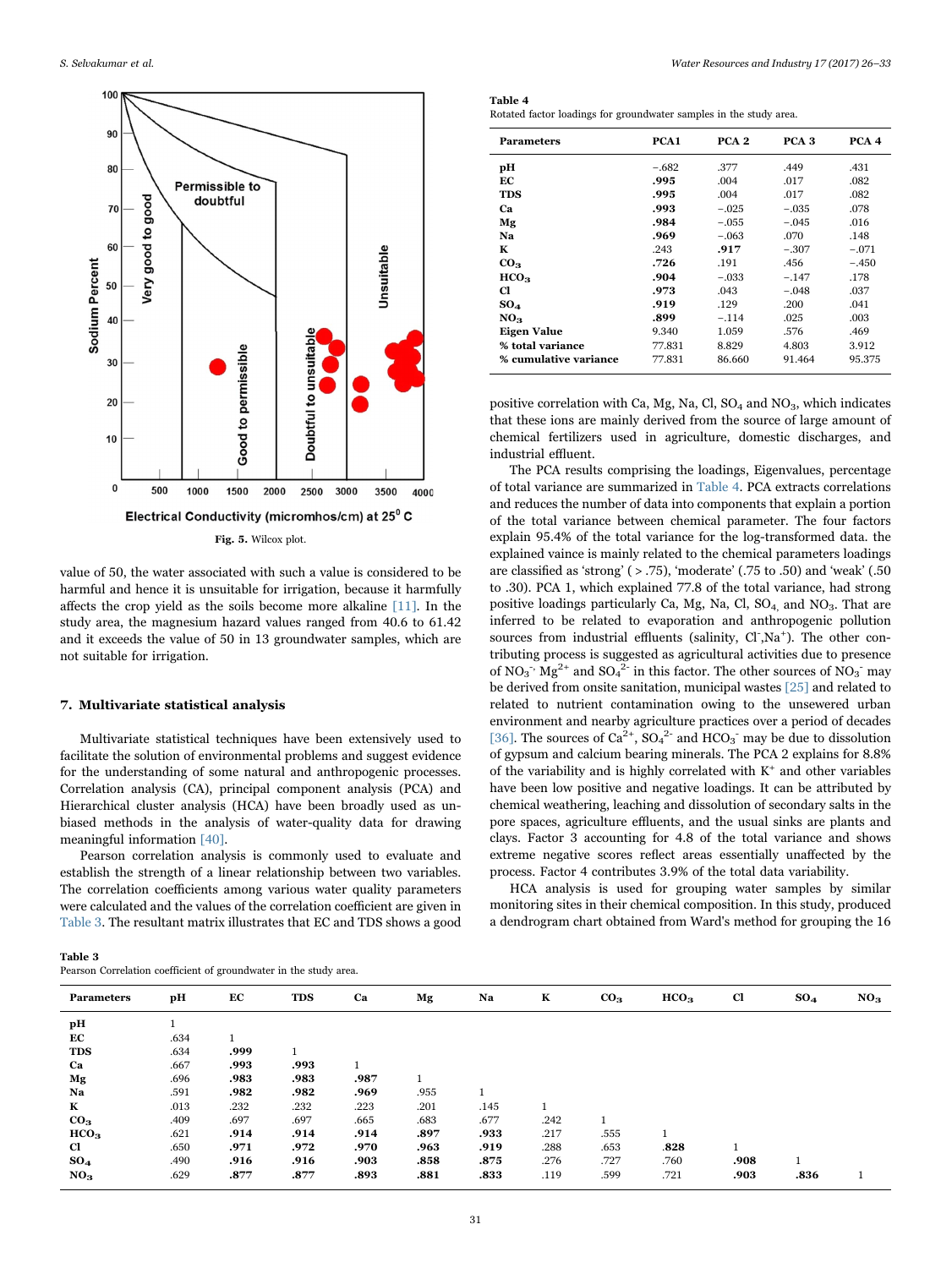<span id="page-6-16"></span>

Fig. 6. Hierarchical Cluster Analysis (HCA) results.

sampling sites. According to the results ([Fig. 6\)](#page-6-16) Cluster I (Sites 1,2,4 and 9), cluster II (5, 12, and 13) and cluster III (3, 6–8,10,11, 14, 15 and16) correspond to the very high pollution region, high pollution region, and moderate pollution regions respectively. The water analysis results indicated that most of the samples classified as Cluster I have very high TDS ( > 5000 mg/l) and concentration other chemical parameters were exceeds the permissible limit of drinking as well as irrigational uses, indicating a strong susceptibility, due to the activities of industrial, irrigational, agricultural and population density. Cluster II was associated with highest average concentrations of  $NO<sub>3</sub>$  and  $SO<sub>4</sub>$ along with high TDS (4000–5000 mg/L) due to the excessive use of fertilizers and pesticides in agriculture has also resulted in localized enrichment of nitrate in the groundwater. The source of sulfate in water is alkaline rocks, chemical compounds with sulfate from industrial wastewater and sulfate fertilizers [\[2\].](#page-6-17) Cluster III (low to moderate TDS (805–3152 mg/L) is nearly similar with linked at a shorter distance and are together linked to Cluster II.

#### 8. Conclusions

This present study integrated hydrochemical characterization and multivariate statistical methods to examine the groundwater quality and to understanding the pollution sources. The physicochemical result indicates that groundwater generally has alkaline, moderately saline and very hard in nature. The abundance of major ions is in the following order:  $Ca^{2+} > Mg^{2+} > Na^{+} = Cl^{-} > HCO_3^{2-} > SO_4^{2-} > NO_3$ . The hydrochemical results indicates a drastically increased concentrations of salinity; sulfate, and nitrate are the major problems for drinking and domestic purposes, which are mainly caused by the potential anthropogenic contributions, such as inappropriate discharges of domestic sewages, and excessive application of agricultural fertilizers. The dominant water types are in the order of mixed Ca-Mg- $Cl > Ca-Cl > Ca-HCO<sub>3</sub>$ . For irrigation suitability based on USSL, Wilcox plot, SAR, and magnesium hazard it is observed that groundwater in the areas may cause high to very high salinity and medium alkalinity hazard when used for irrigation. Gibbs plot thus suggests that water chemistry is mainly regulated by mixing of salinity water caused by surface contamination with existing water and dissolution of rockforming minerals. The clustering of urban settlement increases the urban heat and gives direct impact on soil moisture and groundwater. The result from PCA and HCA analysis suggested that most of the variations are explained by the anthropogenic pollutants and the set of natural soluble contents. The major issues affecting the groundwater quality in the Singanallur region are salinity and point source

pollutants, especially near the lake; it may lead to groundwater quality deterioration in the surrounding environment and the population growth has affected the land use pattern, which has subsequently affected the quality of the water resource. The results of the present study provide information that can be useful for the water resource management in the Singanallur area particularly with respect to anthropogenic stress. Therefore, recommendations have been made, to avoid using the groundwater in these areas for drinking directly before the required treatment and all types of liquid and solid waste must be treated before being drained into the tank. Local authorities, NGO's and government sectors should be more effective in controlling the contamination in the area.

### Acknowledgments

The authors would like to thank the anonymous reviewers for their valuable constructive comments and suggestions to improve the quality of the manuscript. We are also thankful to the Central Ground water Board (CGWB) for providing us with the valuable observation data.

#### References

- <span id="page-6-9"></span>[1] [APHA, Standard Methods for the Examination of Water and Wastewater, 19th ed,](http://refhub.elsevier.com/S2212-3717(16)30163-9/sbref1) [APHA, Washington, DC, 1995.](http://refhub.elsevier.com/S2212-3717(16)30163-9/sbref1)
- <span id="page-6-17"></span>[2] R. Atay, C. Bulut, Beys ¸ehir, Eg ˘irdir, Kovada, C ¸ ivril ve Krakuyu (C ¸ apalı)Go ¨llerinde su kirlilig ˘i projesi, Eg ˘irdir Su U ¨ ru ¨nleri Aras ¸tırma Enstitu ¨su ¨ Mu ¨du ¨ rlu ¨g ˘u ¨ (in Turkish), 2005.
- <span id="page-6-2"></span>[3] [K. Brindha, L. Elango, Impact of tanning industries on groundwater quality near a](http://refhub.elsevier.com/S2212-3717(16)30163-9/sbref2) [metropolitan city in India, Water Resour. Manag. 17 \(2012\) 47](http://refhub.elsevier.com/S2212-3717(16)30163-9/sbref2)–1761.
- <span id="page-6-12"></span>[4] M. Bob, N.A. Rahman, A. Elamin, S. Taher, Assessment of groundwater suitability for irrigation in Madinah City, Saudi Arabia, Arab J. Geosci. 9 (2016) 38. [http://](http://dx.doi.org/10.1007/s12517-015-2024-z) [dx.doi.org/10.1007/s12517-015-2024-z.](http://dx.doi.org/10.1007/s12517-015-2024-z)
- <span id="page-6-10"></span>[5] [Central Ground Water Board \(CGWB\), District groundwater brochure, Coimbatore](http://refhub.elsevier.com/S2212-3717(16)30163-9/sbref4) [district, Tamil Nadu, Tech. Rep. Ser. \(2008\) 5](http://refhub.elsevier.com/S2212-3717(16)30163-9/sbref4)-7.
- <span id="page-6-3"></span>[6] Central Pollution Control Board (CPCB), Status of Groundwater quality in India, Part-I,  $\langle$ [www.cpcb.nic.in](http://www.cpcb.nic.in) $\rangle$ , 2007.
- <span id="page-6-8"></span>[7] [Central Ground Water Board \(CGWB\), District groundwater brochure, Coimbatore](http://refhub.elsevier.com/S2212-3717(16)30163-9/sbref5) [district, Tamil Nadu, Tech. Rep. Ser. \(2008\) 19](http://refhub.elsevier.com/S2212-3717(16)30163-9/sbref5)–26.
- <span id="page-6-14"></span>[8] [S. Chidambaram, M.B.K. Prasad, R. Manivannam, U. Karmegam, C. Singaraja,](http://refhub.elsevier.com/S2212-3717(16)30163-9/sbref6) [Environmental hydrogeochemistry and genesis of](http://refhub.elsevier.com/S2212-3717(16)30163-9/sbref6) fluoride in groundwaters of [Dindugal district, Tamil Nadu, India, Environ. earth Sci. 68 \(2\) \(2013\) 333](http://refhub.elsevier.com/S2212-3717(16)30163-9/sbref6)–342.
- <span id="page-6-6"></span>[9] [S. Dineshkumar, S. Senthilvel, A. Bharani, Impact of point source contamination on](http://refhub.elsevier.com/S2212-3717(16)30163-9/sbref7) [Eutrophicated water bodies using streeter phelps oxygen sag-reaction model, Int,J.](http://refhub.elsevier.com/S2212-3717(16)30163-9/sbref7) [Innov. Eng. Tec. 692 \(2015\) 239](http://refhub.elsevier.com/S2212-3717(16)30163-9/sbref7)–241.
- <span id="page-6-13"></span>[10] [L.D. Doneen, Notes on water quality in agriculture, Water Sci. Eng. \(1964\).](http://refhub.elsevier.com/S2212-3717(16)30163-9/sbref8)
- <span id="page-6-15"></span>[11] [L. Elango, R. Kannan, M. Senthil Kumar, Major ion chemistry and identi](http://refhub.elsevier.com/S2212-3717(16)30163-9/sbref9)fication of [hydrogeochemical processes of groundwater in part of Kancheepuram district,](http://refhub.elsevier.com/S2212-3717(16)30163-9/sbref9) [Tamil Nadu. Indian J. Environ. Geoscinces 10 \(4\) \(2003\) 157](http://refhub.elsevier.com/S2212-3717(16)30163-9/sbref9)–166.
- <span id="page-6-11"></span>[12] [R.J. Gibbs, Mechanisms controlling world water chemistry, Science 17 \(1970\)](http://refhub.elsevier.com/S2212-3717(16)30163-9/sbref10) 1088–[1090.](http://refhub.elsevier.com/S2212-3717(16)30163-9/sbref10)
- <span id="page-6-0"></span>[13] [D.P. Gupta, Sunita, J.P. Saharan, Physiochemical analysis of ground water of](http://refhub.elsevier.com/S2212-3717(16)30163-9/sbref11) [selected area of Kaithal city \(Haryana\) India, Researcher 1 \(2\) \(2009\) 1](http://refhub.elsevier.com/S2212-3717(16)30163-9/sbref11)–5.
- [14] [C.K. Jain, A. Bandyopadhyay, A. Bhadra, Assessment of ground water quality for](http://refhub.elsevier.com/S2212-3717(16)30163-9/sbref12) drinking purpose, District Nainital, Uttarakhand, India, Environ, Monit. Asses. [166 \(2010\) 663](http://refhub.elsevier.com/S2212-3717(16)30163-9/sbref12)–676.
- <span id="page-6-7"></span>[15] [M. Jeyaraj, K. Ramakrishnan, A. Jai, S. Arunachalam, P.N. Magudeswaran,](http://refhub.elsevier.com/S2212-3717(16)30163-9/sbref13) [Investigation of physico-chemical and biological characteristics of various lake](http://refhub.elsevier.com/S2212-3717(16)30163-9/sbref13) [water in coimbatore district, Tamilnadu, India, Orient. J. Chem. 32 \(4\) \(2016\)](http://refhub.elsevier.com/S2212-3717(16)30163-9/sbref13) 2087–[2094.](http://refhub.elsevier.com/S2212-3717(16)30163-9/sbref13)
- [16] D.M. [Joshi, A. Kumar, N. Agrawal, Assessment of the irrigation water quality of](http://refhub.elsevier.com/S2212-3717(16)30163-9/sbref14) [river Ganga in Haridwar District, Rasayan J. Chem. 2 \(2\) \(2009\) 285](http://refhub.elsevier.com/S2212-3717(16)30163-9/sbref14)–292.
- <span id="page-6-5"></span>[17] [K. Jothivenkatachalam, A. Nithya, M.S. Chandra, Correlation analysis of drinking](http://refhub.elsevier.com/S2212-3717(16)30163-9/sbref15) [water quality in and around Perurblock of Coimbatore district, Tamil Nadu, India,](http://refhub.elsevier.com/S2212-3717(16)30163-9/sbref15) [Rasayan J. Chem. 3 \(4\) \(2010\) 649](http://refhub.elsevier.com/S2212-3717(16)30163-9/sbref15)–654.
- [18] [S. Kalaivani, K. Ramesh, Groundwater quality assessment using WQI in South](http://refhub.elsevier.com/S2212-3717(16)30163-9/sbref16) [Coimbatore district, Tamil Nadu, India, Int. J. Chem. Tech. Res. 7 \(1\) \(2015\)](http://refhub.elsevier.com/S2212-3717(16)30163-9/sbref16) 316–[322.](http://refhub.elsevier.com/S2212-3717(16)30163-9/sbref16)
- [19] N.S. Magesh, S. Krishnakumar, N. Chandrasekar, J.P. Soundranayagam, Groundwater quality assessment using WQI and GIS techniques, Dindigul district, Tamil Nadu, India, Arab J. Geosci. (2012). [http://dx.doi.org/10.1007/s12517-012-](http://dx.doi.org/10.1007/s12517-012-0673-8) [0673-8.](http://dx.doi.org/10.1007/s12517-012-0673-8)
- <span id="page-6-4"></span>[20] [P.N. Magudeswaran, T. Ramachandran, Ground water quality in Coimbatore,](http://refhub.elsevier.com/S2212-3717(16)30163-9/sbref18) [Tamilnadu Noyal River Environ. Pollut. Control J. 8 \(6\) \(2005\) 40](http://refhub.elsevier.com/S2212-3717(16)30163-9/sbref18)–44.
- <span id="page-6-1"></span>[21] [M.A. Massoud, M. El-Fadel, M.D. Scrimshaw, J.N. Lester, Factors in](http://refhub.elsevier.com/S2212-3717(16)30163-9/sbref19)fluencing [development of management strategies for the Abou Ali River in Lebanon I: spatial](http://refhub.elsevier.com/S2212-3717(16)30163-9/sbref19) [variation and land use, Sci. Total Environ. 362 \(2006\) 15](http://refhub.elsevier.com/S2212-3717(16)30163-9/sbref19)–30.
- [22] [Z. Mehdi, S. Fuzieh, R. Ezzat, Hydrogeochemical characterization of major factors](http://refhub.elsevier.com/S2212-3717(16)30163-9/sbref20) aff[ecting the quality of groundwater in southern Iran, Janah Plain, Chem. der Erde](http://refhub.elsevier.com/S2212-3717(16)30163-9/sbref20) [74 \(2014\) 671](http://refhub.elsevier.com/S2212-3717(16)30163-9/sbref20)–680.